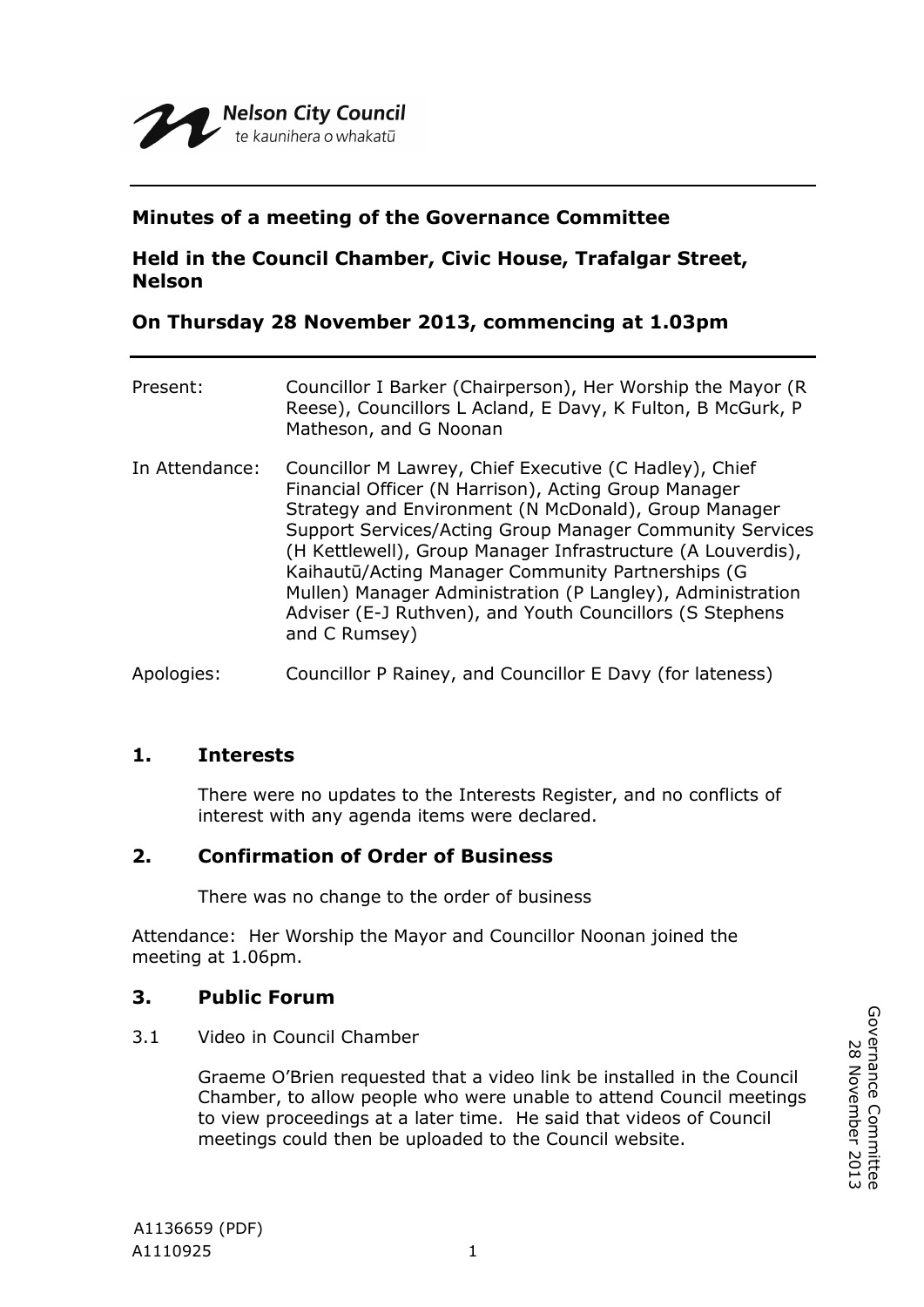Mr O'Brien said that the benefits to be gained with regards to transparency around Council activities outweighed the cost of installing video link in the Council Chamber.

In response to questions, Mr O'Brien suggested that there would be a high level of interest from all sectors of the community in viewing videos of Council meetings.

## **4. Apologies**

Resolved

*THAT apologies be received and accepted from Councillor Rainey; from Councillor Davy for lateness; and from Councillor Fulton for early departure.* 

McGurk/Noonan Carried

### **5. Chairperson's Report**

The Chairperson spoke about the important role that the Governance Committee played in providing financial oversight for the city.

### **GOVERNANCE**

## **6. Psychoactive Substances – Draft Local Approved Products Policy**

Document number A1103811, agenda pages 6-21 refer.

Acting Executive Manager Strategy and Environment, Nicky McDonald, presented the report. She explained that paragraph 3.1 of the draft Policy should be amended to clarify that the central city zone was the 'Nelson Inner City Zone', as defined in the Nelson Resource Management Plan.

Ms McDonald explained the scheme of the Psychoactive Substances Act 2013, which allowed local authorities to develop policies regarding where psychoactive substances could be sold. She said that, if Council were minded to have a local policy, it should be in place prior to central Government regulations being released in approximately March 2014.

In response to questions, Ms McDonald explained that it was likely that anyone applying for a licence to sell psychoactive substances would also need to apply for a resource consent. However, she said that a resource consent would not necessarily be declined on the basis of 'sensitive sites', such as schools, being in the nearby vicinity.

Councillors discussed whether to develop a local policy, and if so, whether to exclude Stoke Town Centre as a location for retail outlets.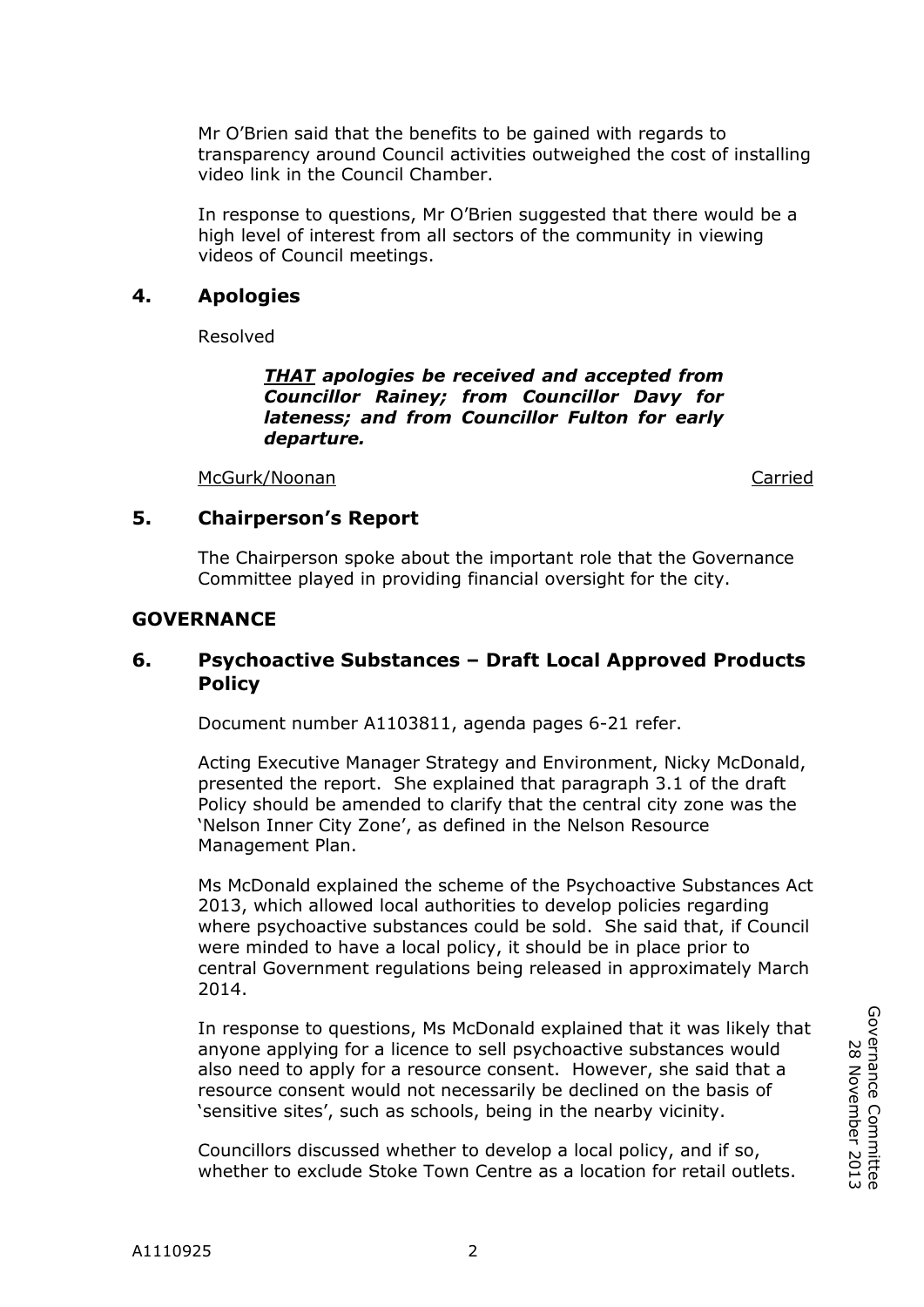Some concern was noted that the proposed period of consultation would have to run through the summer holiday period in order for the policy to be in place prior to the central government regulations being released.

A discussion followed regarding whether it was preferable to wait for central Government regulations to be released, rather than develop a local policy now. During this discussion, councillors considered the extent of the risk posed by the prospect that the Ministry of Health may approve further licenses to sell psychoactive substances in the absence of a local policy.

Councillor Fulton, seconded by her Worship the Mayor, moved

*THAT the report Psychoactive Substances - Draft Local Approved Products Policy (A1103811) and its attachments (A375102, A375469 and A662745) be received;*

*AND THAT the Statement of Proposal be approved and advertised for consultation in accordance with section 83 of the Local Government Act 2002, with the following amendments to the Statement of Proposal and draft Policy:* 

- *remove Stoke Town Centre as a location for retail outlets; and*
- *clarification of the "Inner City Zone" within the Nelson Resource Management Plan;*

*AND THAT the consultation period runs from 3 December 2013 to 20 January 2014;*

*AND THAT the hearings and deliberations on the Draft Local Approved Products Policy be carried out by the Planning and Regulatory Committee, with a recommendation made to Council for a final decision.*

Attendance: Councillor Lawrey departed the meeting 1.44pm.

Councillor Acland, seconded by Councillor Matheson moved an amendment

> *THAT the report Psychoactive Substances - Draft Local Approved Products Policy (A1103811) and its attachments (A375102, A375469 and A662745) be received;*

> *AND THAT the Council wait until regulations are issued under the Psychoactive Substances Act 2013 and then review whether to have a Local Approved Products Policy.*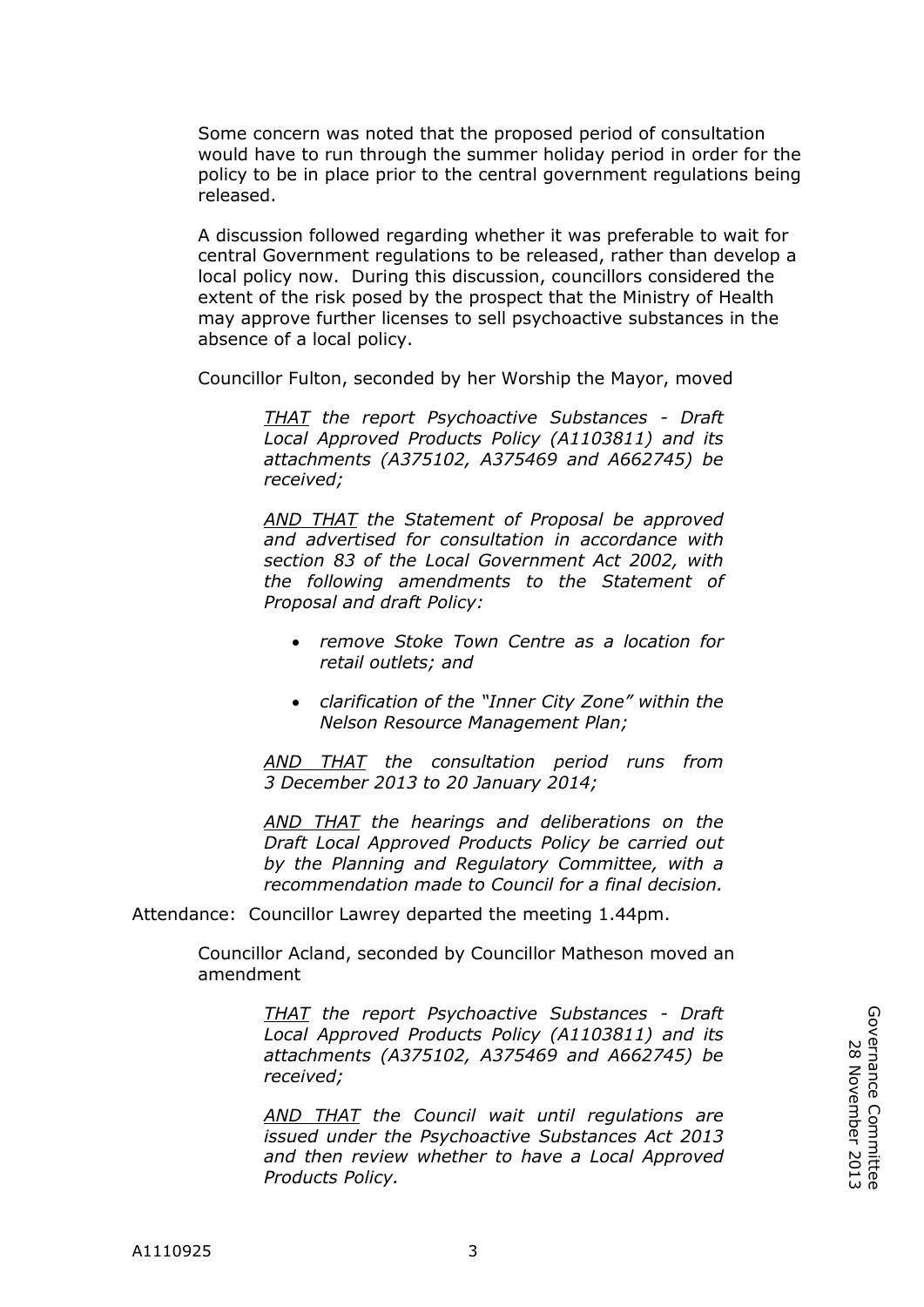Councillors discussed the amendment. During discussion, councillors acknowledged the difficulty in developing a local policy prior to central Government regulations being released, but balanced this against the strong community support for limiting the sale and use of psychoactive substances.

The amendment was put and lost. The meeting returned to consider the original motion.

Resolved

*THAT the report Psychoactive Substances - Draft Local Approved Products Policy (A1103811) and its attachments (A375102, A375469 and A662745) be received;*

*AND THAT the Statement of Proposal be approved and advertised for consultation in accordance with section 83 of the Local Government Act 2002, with the following amendments to the Statement of Proposal and draft Policy:* 

- *remove Stoke Town Centre as a location for retail outlets; and*
- *clarification of the "Inner City Zone" within the Nelson Resource Management Plan;*

*AND THAT the consultation period runs from 3 December 2013 to 20 January 2014;*

*AND THAT the hearings and deliberations on the Draft Local Approved Products Policy be carried out by the Planning and Regulatory Committee, with a recommendation made to Council for a final decision.*

Fulton/Her Worship the Mayor Carried

Councillors noted their disappointment that local authorities were unable to ban psychoactive substances entirely.

Resolved

*THAT a letter be written to the Government, expressing the Committee's disappointment that the Psychoactive Substances Act 2013 did not include an option for local authorities to ban psychoactive substances in their entirety.*

Matheson/Noonan Carried

Governance Committee 28 November 2013

Governance Committee<br>28 November 2013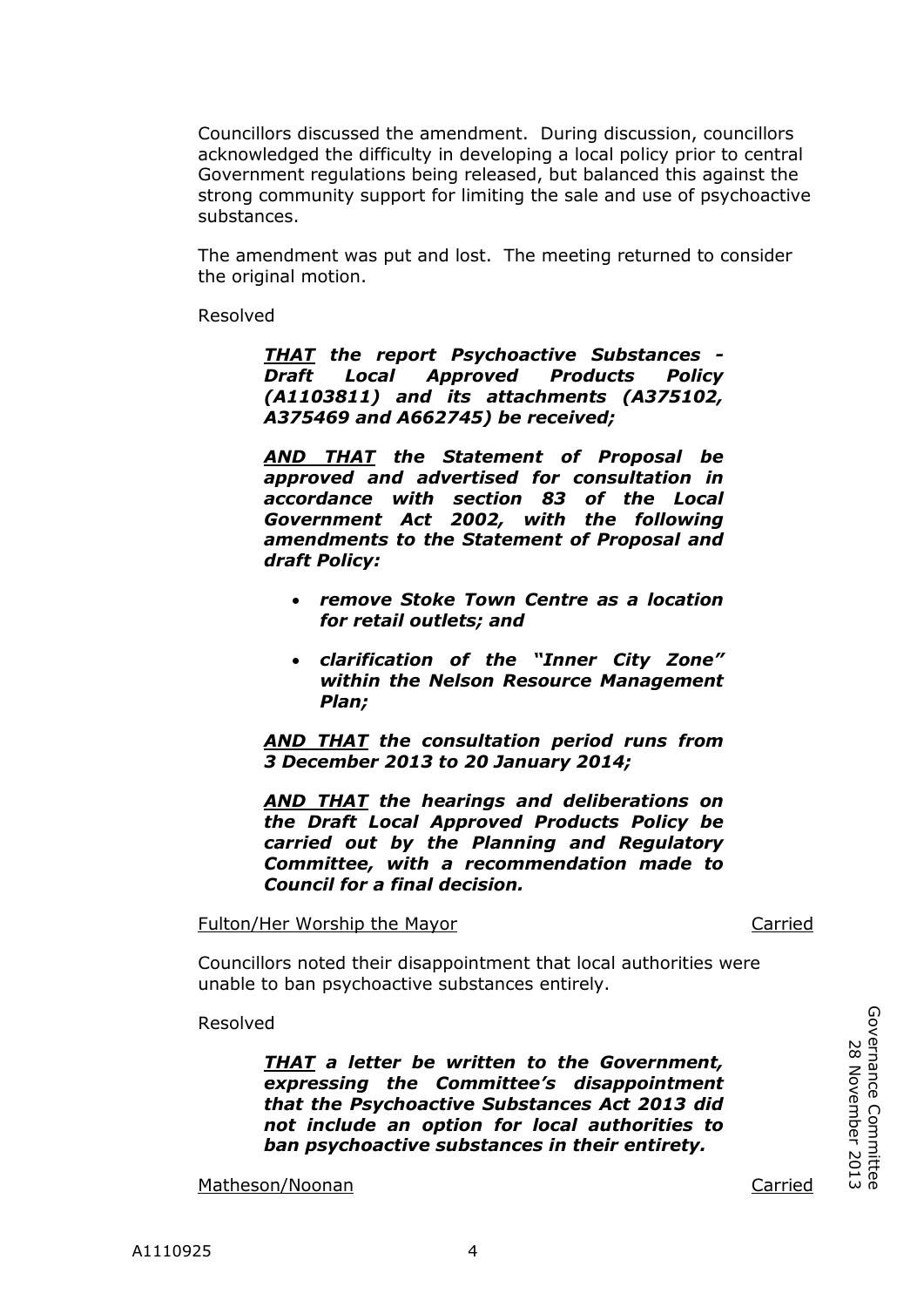Document number A1102924, agenda pages 22-27 refer.

Group Manager Support Services, Hugh Kettlewell, presented the report.

In response to a question, he clarified that the officer recommendation did not prevent Council from participating in the competition, but rather recommended that Council should not lead such an effort.

Resolved

#### *THAT the report Participation in Gigatown competition (A1102924) be received.*

Fulton/Acland Carried Carried

Recommendation to Council

#### *THAT Council does not agree to lead an effort to participate in the Gigatown competition.*

Fulton/Acland Carried Carried Carried Carried Carried Carried Carried Carried Carried Carried Carried Carried

### **FINANCE**

### **8. Finance Report for the Period Ending 30 September 2013**

Document number A484035, agenda pages 28-48 refer.

Chief Financial Officer, Nikki Harrison, presented the report.

Attendance: Her Worship the Mayor departed the meeting at 2.15pm, and Councillor Davy joined the meeting at 2.17pm.

In response to questions, Ms Harrison explained the costs related to remediating damage caused in recent flood events, and outlined the reasons for proposing that the Events Contestable Fund be held by Council until such time that the Economic Development Agency required it for funding for events.

Attendance: Councillor Fulton departed the meeting at 2.25pm.

In response to questions, Ms Harrison explained the graph detailing budgeted and actual capital expenditure. She said that the actual figures reflected the fact that many tenders had recently been let and that invoices would shortly be expected for such work. She also noted that delays relating to the transfer of assets from the Theatre Royal and Nelson School of Music had resulted in lower actual capital expenditure to date than budgeted.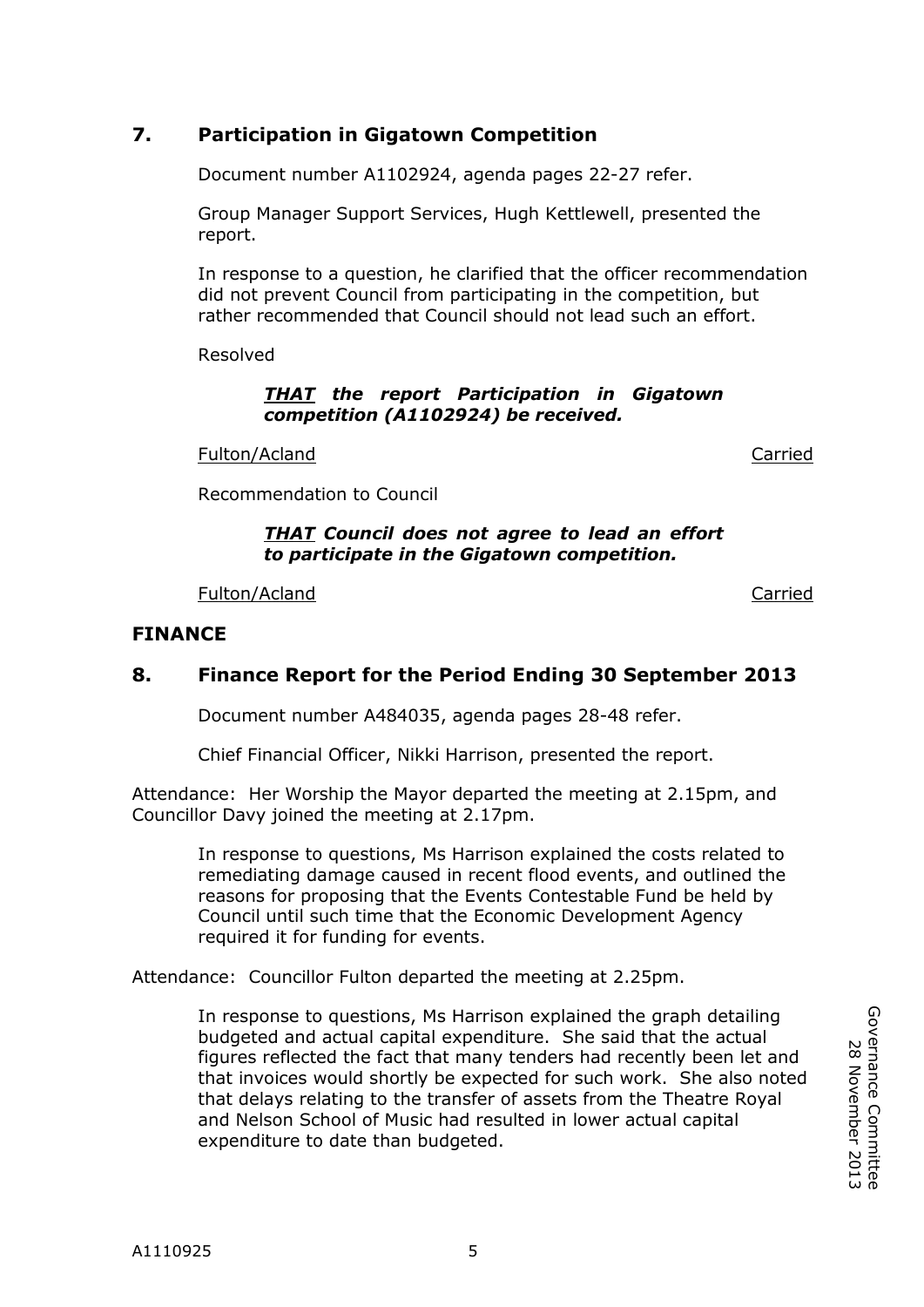There was a discussion regarding the cost of Council's debt. In response to questions, Ms Harrison explained that Council's AA- credit rating, the use of swaps, and access to the Local Government Funding Agency had led to Council having one of the lowest weighted average costs of debt across all local authorities.

At the Chairperson's invitation, Ms Harrison explained Council's practice of repaying debt when cash was available, and otherwise funding depreciation, in order to achieve inter-generational equity across current and future ratepayers.

Attendance: Her Worship the Mayor returned to the meeting at 2.39pm.

In response to a question, Ms Harrison explained the challenges faced in collecting marina fees, and the steps being taken by officers to ensure greater security around recovering marina debts.

A suggestion was made that an update on marina activities be presented to a future Community Services Committee meeting.

Resolved

#### *THAT the Finance Report for the Period Ending 30 September 2013 (A484035) and its attachments (1633361, 1634497 and 1234107) be received and the variations noted.*

Barker/Noonan Carried

Recommendation to Council

*THAT Council approves the Events Contestable Funding being accrued and held in a Council reserve until such time as the Economic Development Agency require the funding for events.*

Barker/Noonan Carried

#### **9. Exclusion of the Public**

Resolved

*THAT the public be excluded from the following parts of the proceedings of this meeting.*

*The general subject of each matter to be considered while the public is excluded, the reason for passing this resolution in relation to each matter and the specific grounds under section 48(1) of the Local Government Official Information and Meetings Act 1987 for the passing of this resolution are as follows:*

Governance Committee<br>28 November 2013 Governance Committee 28 November 2013